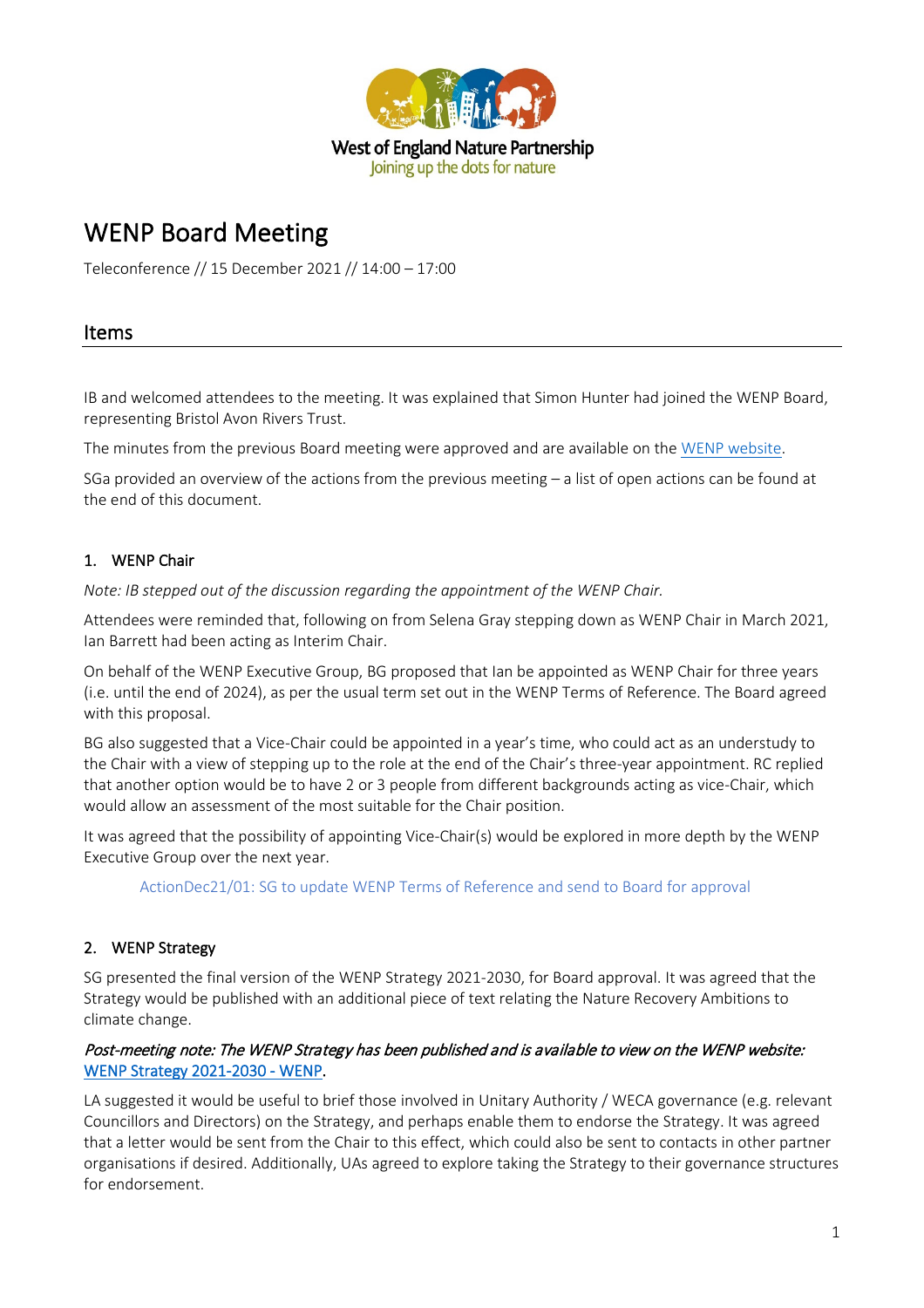

**West of England Nature Partnership** Joining up the dots for nature

ActionDec21/02: SG and IB to write a brief letter from the Chair communicating the publication the Strategy, aimed at organisations' governance structures.

ActionDec21/03: All Board Members to let SG know contacts within their organisation for the above letter, if desired.

ActionDec21/04: Unitary Authority representatives to discuss offline taking WENP Strategy to governance structures for approval.

#### 3. NRN Prospectus Update

SG explained that a draft update to the Nature Recovery Network (NRN) Prospectus had been produced, with the aim of providing a more strategic focus to projects. Six 'Strategic Nature Recovery Network Project Areas' had been chosen as areas in which, either because of their existing value to nature, strategic location, or land use provide even greater opportunities to focus on nature's recovery.

It was agreed to published the updated version on the basis that it will continue to be updated as a live document, with the following additions:

- The relationship to the upcoming Local Nature Recovery Strategy should be made clear. It should be explained that these are partnership opinions of status on nature's priorities, with other priorities also recognised, and that these will feed in to the LNRS
- The relationship with the Forest of Avon Plan should also be set out.
- It should be made explicit in the Prospectus that it is a live document that will be updated as projects progress and new information/evidence becomes available.

#### Post-meeting note: The updated version of the Prospectus has been published and is available on the WENP website[: Nature Recovery Network Prospectus - WENP.](http://www.wenp.org.uk/nature-recovery-network-prospectus/)

#### 4. WENP Activity Mapping

Attendees were requested to go into breakout rooms to discuss the draft WENP Activity Mapping document that was sent to Board members before the meeting. The Activity Mapping is intended to encourage active partnership working, and to provide increased accountability for actions between Board meetings.

Based on feedback from the breakout rooms and discussion in plenary, the following priority actions for the next Board meeting were identified:

#### • Cotswolds – Mendip Hills AONB Link

- o To report back at next Board meeting on work in Cam Valley, and to clearly set out who is doing what in the area.
- o Suggested owner(s): Amy Coulthard, Simon Hunter, Rachel Williams
- Catchment Market Pilot
	- o AC to report back on launch and progress at the next Board meeting
- Biodiversity Net Gain
	- o Simon Stonehouse to report back on progress, followed by longer discussion on how we link this up with other work/mechanisms including the Catchment Market, at the next Board meeting.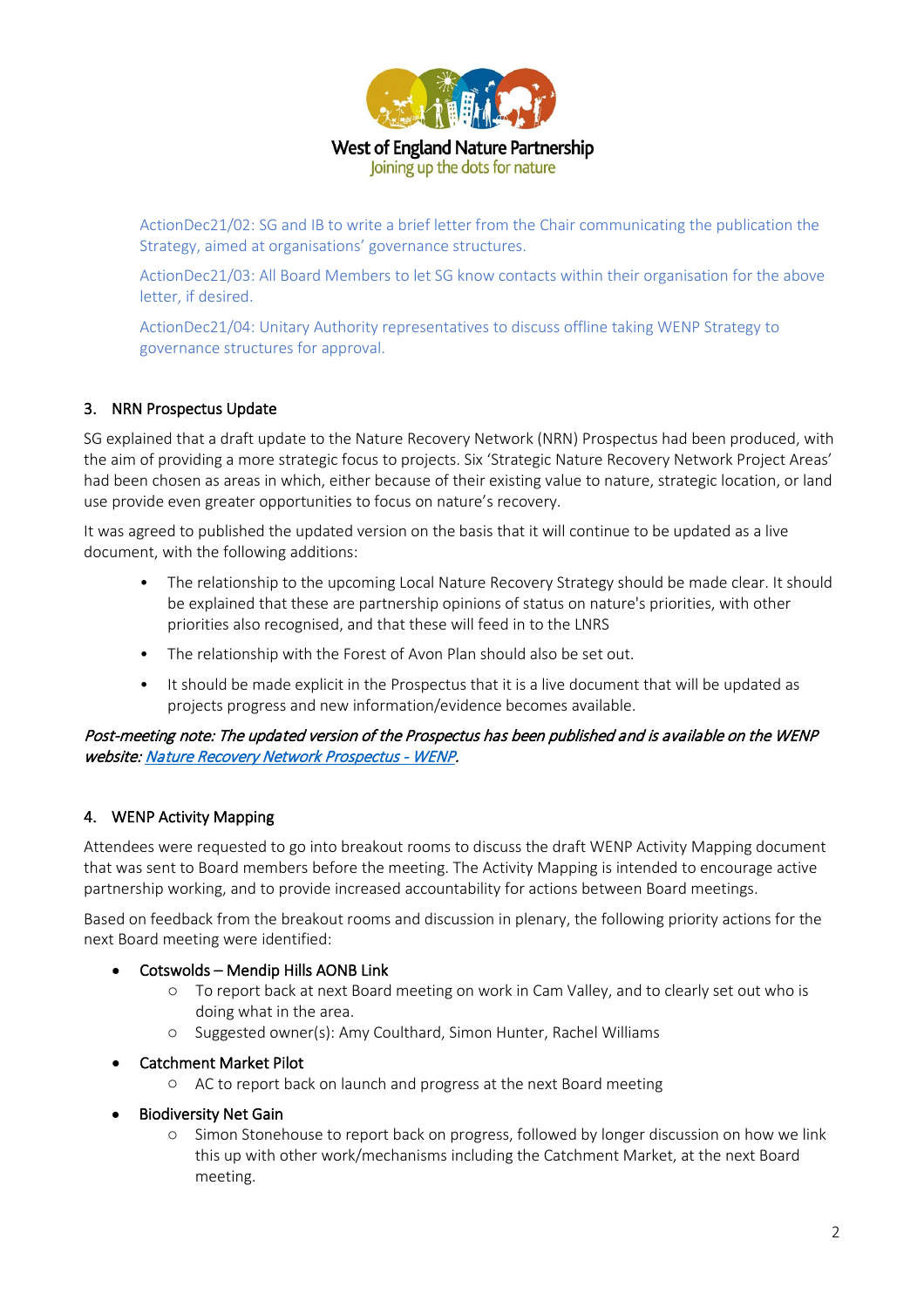

• Water Company Investment

o Ruth and Natasha to report back at next Board meeting based on the workshop planned for February 15<sup>th</sup>.

Additionally, the following priorities were identified for 2022 that would not require immediate action ahead of the March Board meeting

- Trees and Woodland: additional clarity is needed regarding what the tasks for the WENP Board would be that were not already covered by the Tree and Woodland Strategy Group.
- Local Nature Recovery Strategy: a priority for the coming year, but it will become clearer what WENP needs to be doing once the process is underway in the Spring.

Board members have been requested to provide feedback on the above priorities following the Board meeting.

ActionDec21/05: SG to update WENP Activity Mapping table based on discussions at the Board meeting and any feedback post-Board.

### 5. CPRE Presentation

Sophie Spencer, Director o[f CPRE Avon and Bristol,](https://www.cpreavonandbristol.org.uk/) presented on CPRE's new Strategy, their Starry Skies campaign, and their priorities for 2022/23. The slides from the presentation have been sent to Board members with these minutes.

AC noted that we do not usually think about light and noise pollution, although they can be important in terms of ecological severance, and that it could be useful to overlay the light pollution mapping on the West of England NRN. SS added that the colour of light can also impact on wildlife (with blue being worse) and that there are relatively simple actions that could be taken to reduce the impact of light pollution on wildlife and people. The mapping done by CPRE is quite detailed and could allow local light pollution hotspots to be identified.

#### 6. Quick updates

West of England Green Recovery Fund:

- A West of England Green Recovery Fund for the WECA region (i.e. not including North Somerset) was approved on 9 December 2021.
- At least £10m of the fund is to be dedicated to 'Green Infrastructure and Biodiversity', although it is unclear how this will be structured.
- It is understood proposals for the fund will be worked through existing UA/WECA structures, including the GI Working Group and the Environment Officer Steering Group, on which WENP sits.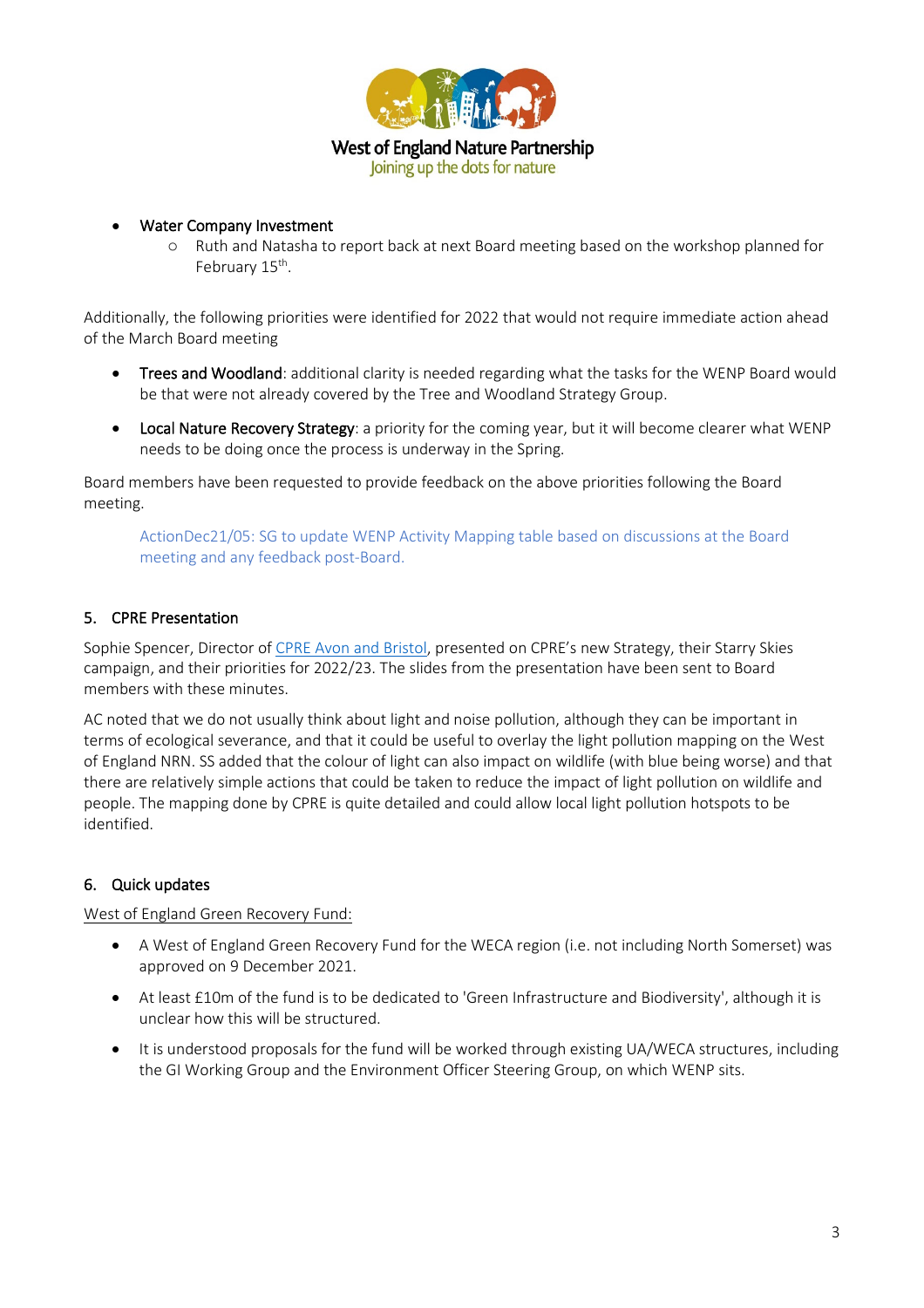

#### Forest of Avon Plan Emergency Tree Fund bid

- The West of England bid for the Woodland Trust Emergency Tree Fund has been submitted by the Forest of Avon Trust on behalf of the four UAs in the region. The result of the bid is expected in late January 2022.
- If successful, the bid would provided funding for a full-time coordinator post, a part-time communications post, funding for an engagement and comms package, and funding for an improved evidence base for trees and woodland, among other items.

#### Natural Environment Investment Readiness Fund

- A second round of the natural environment investment readiness fund is open until February 2022, providing funding for innovative nature projects in England that can attract private financial investment.
- BART is looking at a potential bid with the wider Rivers Trust, which would look at creating a mechanism for funding solutions to water-based problems such as weir removals and urban SuDS.
- South Gloucestershire Council is planning to to send in application based on their unsuccessful first round bid for a carbon fund.

#### Severn Estuary Vision project

- Somerset Wildlife Trust is leading a project on the Severn Estuary Vision, funded through the Environment Agency's Coastal Coordination Fund. The focus of the project is on creating a framework for action on the [Severn Estuary Vision,](http://severnvision.org/) including identification of areas for nature restoration.
- WENP is represented by SG on the project steering group, who will report back to the Board as required.

#### 7. Partner Updates

The following updates were provided by partners:

- Bristol Avon Catchment Partnership (BACP) is working on an updated Catchment Plan for publication in the New Year, while BART is leading on developing a Fish Recovery Strategy.
- The **National Trust** has a new Chair René Olivieri who is the former Chair of the Wildlife Trusts. The organisation plans to plant 20 million trees by 2030, including 4 million in the South West. They are looking at how this can be delivered. The land at Bathampton Meadows, which forms part of Bathscape, will soon be transferred to the National Trust.
- Avon Wildlife Trust will be formally launching th[e Bristol Avon Catchment Market](https://duckduckgo.com/?q=bristol+avon+catchment+market&ia=web) in the New Year and is hoping to run workshops with farmers landowners to engage them. An ELMs Test and Trial is running in the Cotswolds Downs (St Catherine's Valley), looking at private investment at a landscape scale. The results from this T&T will be available in March.
- The Forest of Avon Trust is in the process of completing Trees for Climate agreements for 75ha of tree planting. New Board members are also being appointed, and the Trust is a recruiting part-time woodland management officer (with a Bathscape focus) and increasing the capacity of their health and wellbeing work.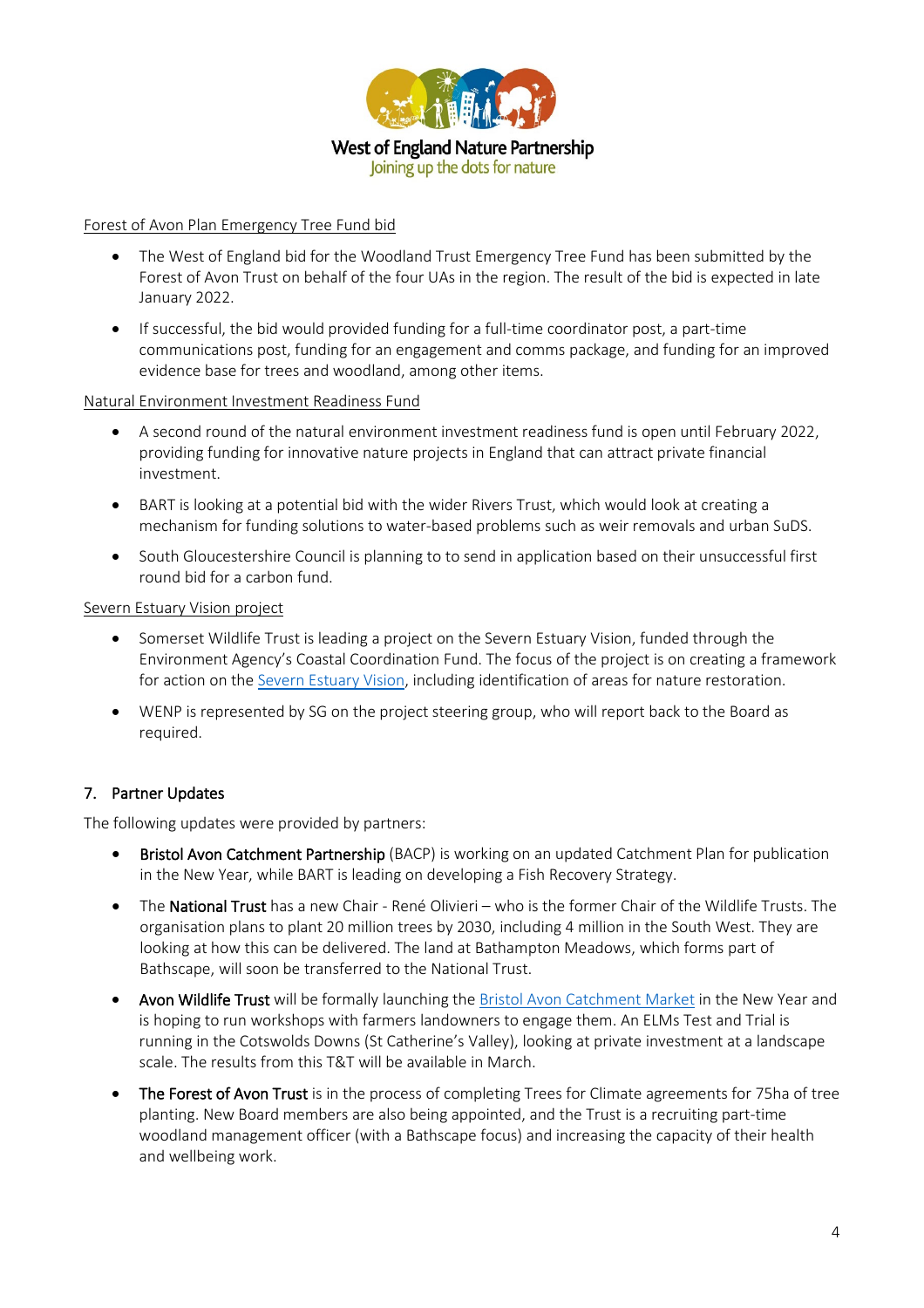

- Bristol Avon Rivers Trust (BART) is in the process of delivering an 18-month programme in the Chew Valley sub-catchment funded through the Green Recovery Challenge Fund. This includes putting in demonstration sites for 3D buffer strips (scrapes, wetland features etc) along 1-1.5 miles of river, and delivering nature-based solutions. BART is also working on the Cam Brook and Wellow, including with landowners in Cam brook who have provided funding for identification of opportunities (this has also been identified as a potential wildlife corridor for the Cotswolds-Mendip Hills AONB link. Additionally, there is work ongoing on the Little Avon and Upper Avon in South Gloucestershire, which have opportunities for nature-based solutions, and in the North Somerset Levels and Moors there is a focus on the Land Yeo.
- South Gloucestershire Council has produced a timescale for their GI Strategy Action Plan. Internal webinars on building with nature have been held to build their internal knowledge base, which have been well attended. Ten town and parish councils are drafting Local Nature Action Plans. The Commons Connection Full Business Case has is being submitted to WECA, which will include a Natural Capital assessment.
- WECA is producing a paper looking at the response to the Environment Bill and the resource requirements created by it (e.g. through Net Gain and the Local Nature Recovery Strategy) as one of the Combined Authorities outside of London with strategic planning powers. WECA has commissioned 'Area Profiles' for the GI Areas defined in the [Joint Green Infrastructure Strategy,](https://www.westofengland-ca.gov.uk/what-we-do/environment/joint-green-infrastructure-strategy/) which will contribute towards the Spatial Development Strategy. The business cases for the GI Programmes are progressing.
- The **Environment Agency's** [Avon Severnside Flood Risk scheme](https://www.asea-flood-ecology.co.uk/) is underway. A lot of the EA's focus is being taken up by water quality regulation, specifically its regulatory role. The price review for water company investment is starting now. Another focus is 'nutrient-neutral growth' in protected areas damaged by eutrophication, through offsetting nutrients that would be added to the environment through additional building. The [Somerset Catchment Market](https://www.somersetcatchmentmarket.org.uk/updates) for nutrients is being developed.

# 8. Any Other Business

It was agreed that a WENP Conference in early Summer 2022 would be useful, and that holding it in-person would be best if Covid restrictions at the time allowed.

*Post-meeting note: The WENP Annual Review 2021 has been published on the WENP website:* [WENP-Annual-](https://www.wenp.org.uk/wp-content/uploads/2021/12/WENP-Annual-Review-2021.pdf)[Review-2021.pdf.](https://www.wenp.org.uk/wp-content/uploads/2021/12/WENP-Annual-Review-2021.pdf)

ActionDec21/06: SG to explore holding a WENP Conference in early Summer 2022.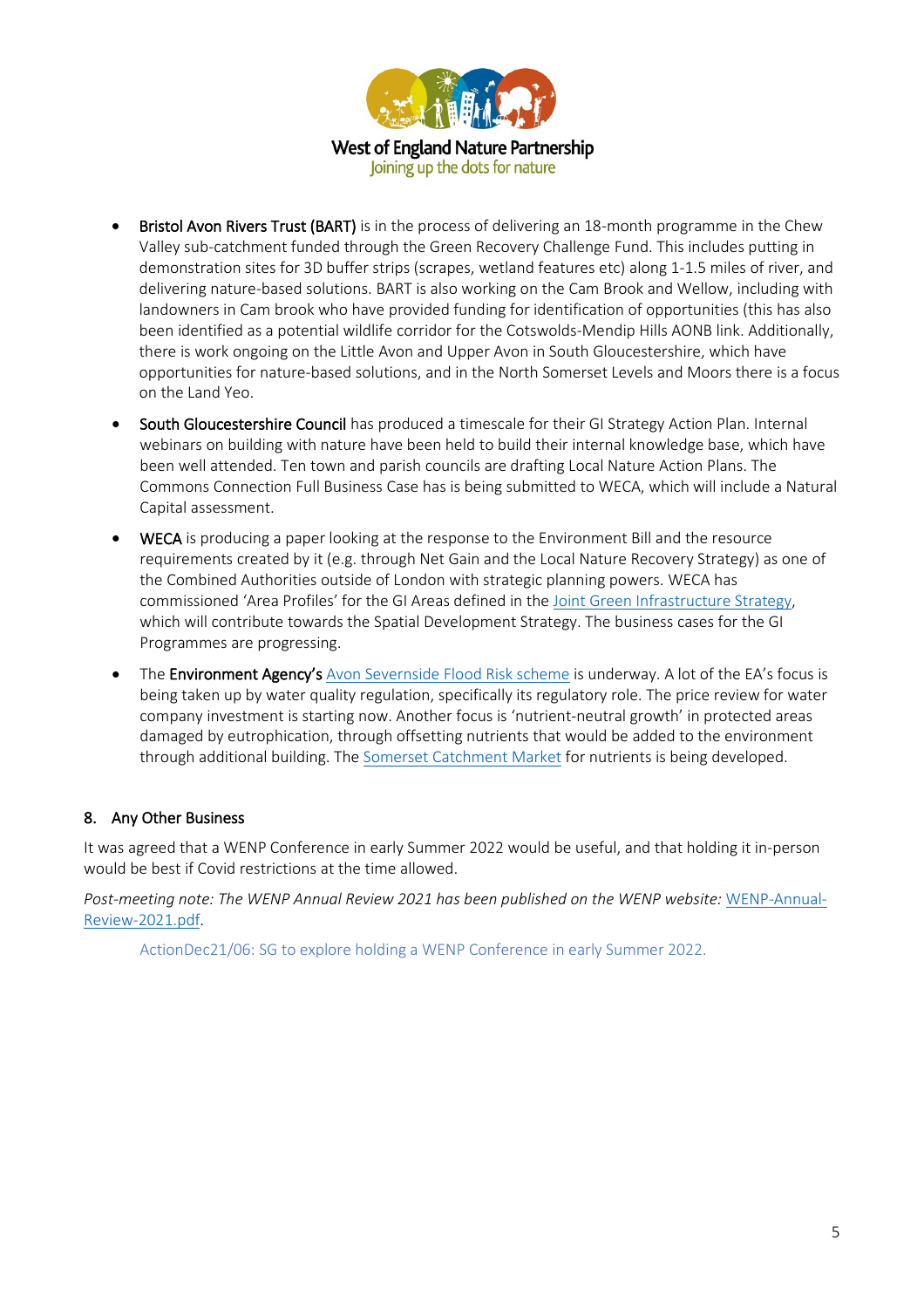

## Attendance

#### Attendees

Ian Barrett (Chair) – IB West of England Nature Partnership Amy Coulthard – AC Avon Wildlife Trust Samantha Dawe – SD Environment Agency Jon Clark – JC Forest of Avon Trust Paul Cottington – PC National Farmers Union Tom Boden – TB National Trust Jo Lewis – JL Natural England Ruth Barden - RB Wessex Water Rosie Walker – RW Woodland Trust

## Apologies

Natasha Clarke **Bristol Water** Bristol Water Rachel Williams Natural England Ross Kennerley Moodland Trust

Mark Minkley – MM Bath & North East Somerset Council Richard Cresswell – RC Bristol Avon Catchment Partnership Simon Hunter – SH Bristol Avon Rivers Trust Brian Glasson – BG South Gloucestershire Council (representing Heads of Planning) Matthew Lipton – ML South Gloucestershire Council Laura Ambler – LA West of England Combined Authority / LEP

Stuart Gardner – SG West of England Nature Partnership Sophie Spencer – SS CPRE Avon and Bristol (Observer)

Richard Ennion Bristol City Council Nigel Riglar Environment Officer Steering Group Marion Steiner **Chair of WENP Nature and Health Strategy Group** Savita Wilmott Natural History Consortium John Flannigan North Somerset Council